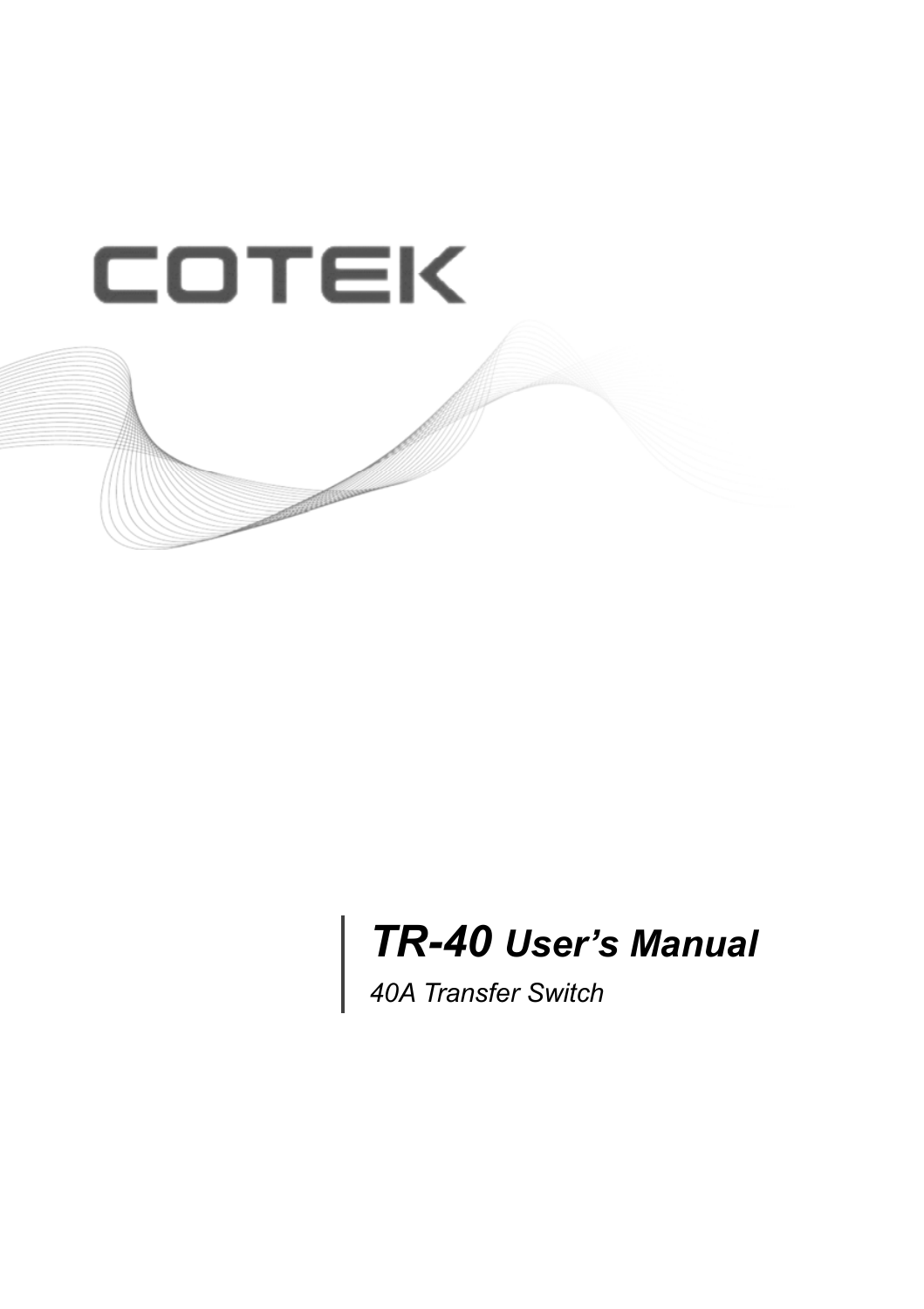| 1.          | <b>IMPORTANT SAFETY INFORMATION</b>              | 1              |
|-------------|--------------------------------------------------|----------------|
|             | 1-1. General Safety Precautions                  | 1              |
|             | 1-2. Other Safety Notes                          | 1              |
| $2_{\cdot}$ | <b>INTRODUCTION</b>                              | 2              |
|             | 2-1. System                                      | $\overline{2}$ |
|             | 2-2. Application Block Diagram                   | $\overline{2}$ |
|             | 2-3. Panel introduction and terminal description | $\overline{2}$ |
|             | 2-4. LED status                                  | $\overline{4}$ |
|             | 2-5. Electrical Specification                    | 4              |
|             | 2-6. Mechanical Drawings                         | 5              |
|             | 2-7. Standard Accessory                          | 6              |
|             | 3. INSTALLATION AND OPERATION                    | 6              |
| 4.          | <b>TROUBLESHOOTING</b>                           | 10             |
| 5.          | WARRANTY                                         | 10             |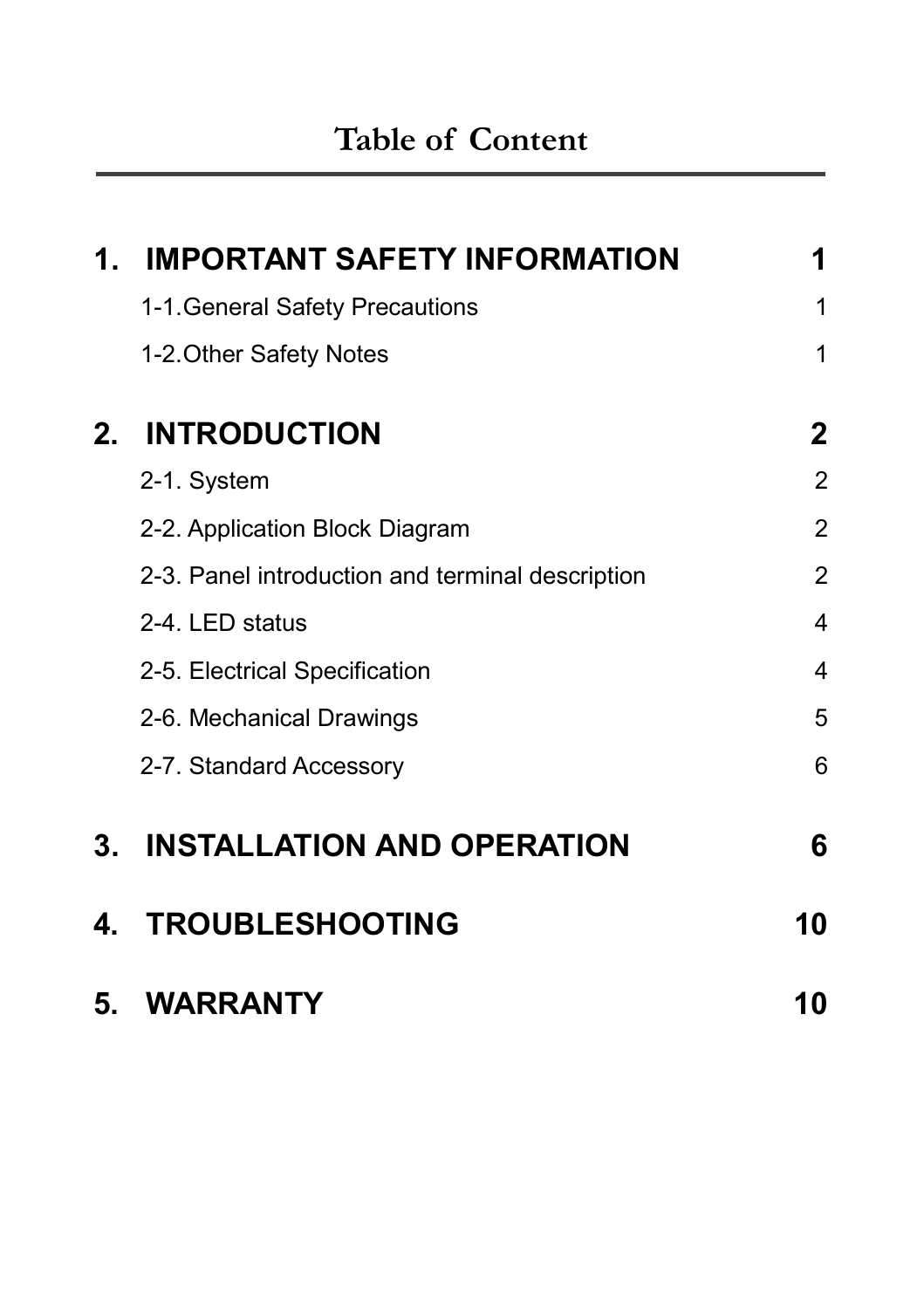# **1. Important Safety Information**

### **1-1. General Safety Precautions**



**Warning!** Before using the Inverter, read the safety instructions.

- Do not expose the transfer switch to rain, snow, spray or dust. To reduce the risk of fire hazard, do not cover or obstruct the ventilation openings and do not install the inverter in a zero-clearance compartment.
- $\bullet$  To avoid the risk of fire and electric shock, make sure that the existing wiring is in good electrical condition, and the wire size is not undersized.
- This equipment contains components which can produce arcs or sparks. To prevent fire or explosion, do not install in compartment containing batteries or flammable materials or in location which require ignition protected equipment. This includes any space containing gasoline-powered machinery, fuel tanks, or joints, fittings, or other connection between components of the fuel system.
- $\bullet$  The following precautions should be taken when working on the transfer switch:
	- Step 1 Remove watches, rings, or other metal objects
	- Step 2 Use tools with insulated handles
	- Step 3 Wear rubber gloves and boots

#### **1-2. Other Safety Notes**

- Upon receipt, examine the carton box for damage. If you have found any damage on the carton box please notify the company you purchased this unit from.
- Do not operate near water or in excessive humidity.
- $\bullet$  Install the transfer switch in a well-ventilated area. Do not block the front air vents, or the rear air exhausts of the unit.
- Do not operate the transfer switch close to combustible gas or open fire.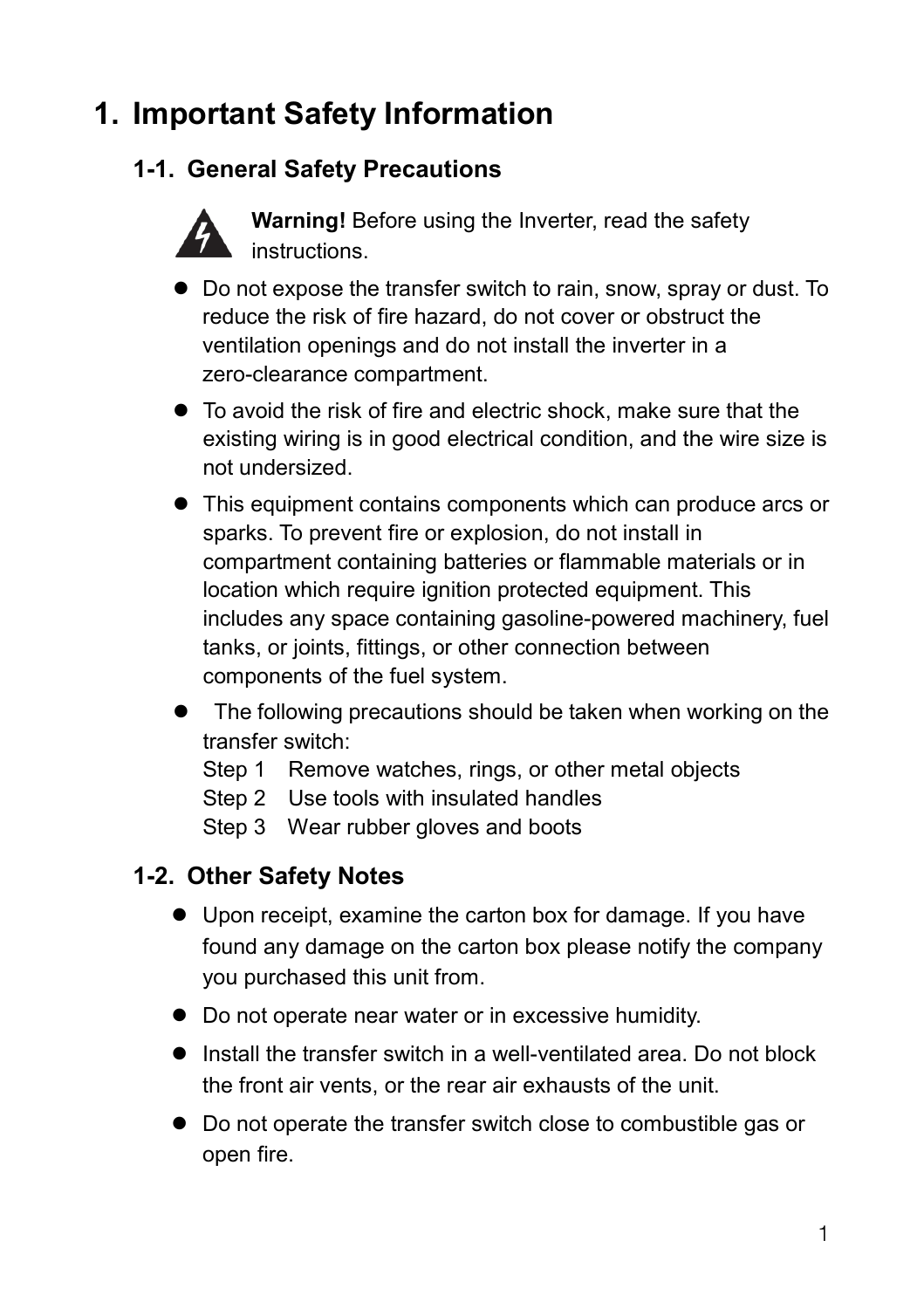# **2. Introduction**

#### **2-1. System**

The unit is a highly reliable transfer switch, designed with advanced power electronic and microprocessor. Below are main features:

- Low power consumption <1.4W
- $\bullet$  Universal AC input, full range
- Cooling by free air convection
- $\bullet$  Switching current up to 40 amps
- High transfer speed
- Applicable models: SP-700/1000/1500/2000/3000/4000

#### **2-2. Application Block Diagram**



*Fig. 1 Application block diagram*

### **2-3. Panel introduction and terminal description**

#### **2-3-1. Panel introduction**



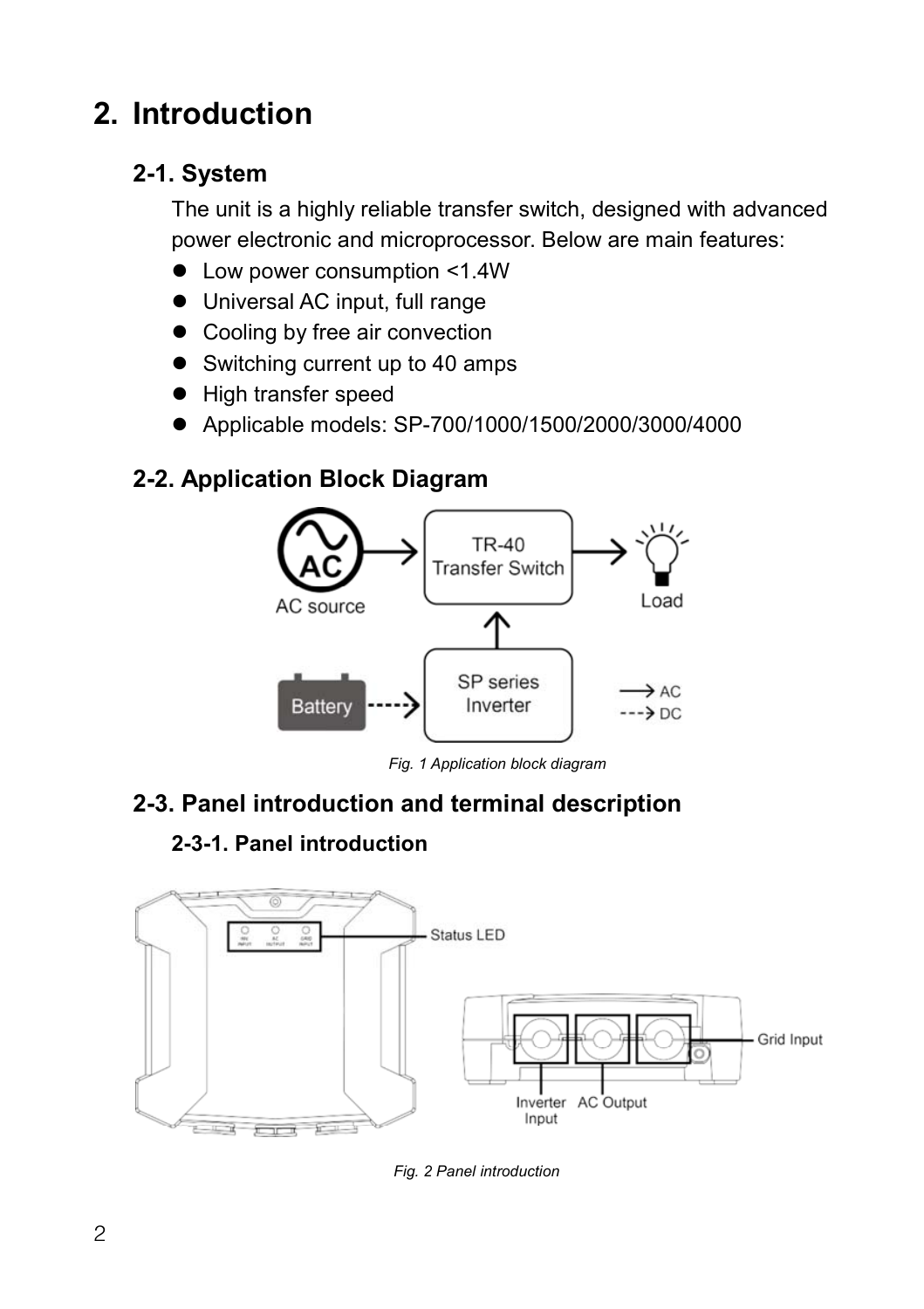#### **2-3-2. Terminal description**



|   | Description             | Function                              |
|---|-------------------------|---------------------------------------|
| A | TRC Port (RJ-45)        | SP series inverter communication port |
| в | IN terminal             | N to ground                           |
| С | Inverter Input terminal | Inverter AC power input terminal      |
|   | AC Input terminal       | Grid AC power input terminal          |
| F | Output terminal         | Output power terminal                 |
|   | Circuit Breaker (40A)   | Grid power over load protection       |

*Table 1. Panel introduction and terminal description*

#### **2-3-3. TRC port definition**

| Pin Num. | Definition                                 |                                            |  |
|----------|--------------------------------------------|--------------------------------------------|--|
|          | Reserved                                   | --                                         |  |
| 2        | PH-L                                       | Zero-crossing signal                       |  |
| 3        | Zero-crossing signal<br>PH-N               |                                            |  |
|          | <b>Bypass</b>                              | transfer switch driver signal              |  |
| 5        | 12V<br>Internal power for TR-40 controller |                                            |  |
| 6        | 5V                                         | Internal power for TR-40 controller        |  |
|          | GND                                        | The same polarity and the negative battery |  |
| 8        | Reserved                                   | --                                         |  |

*Table 2. TRC port definition*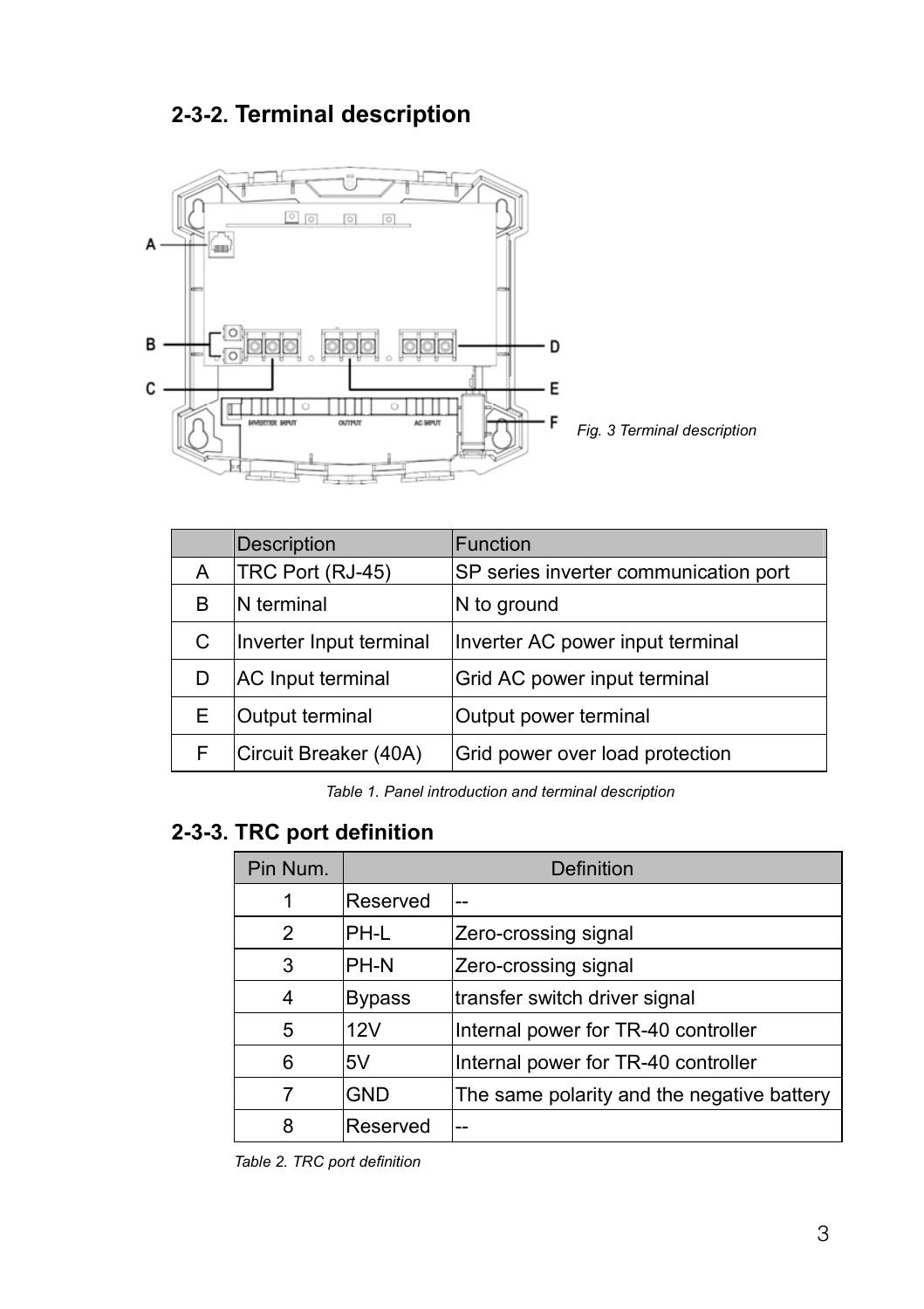#### **2-4. LED status**

#### **2-4-1. INV. INPUT**

| II FD         | Signal Description       |  |  |
|---------------|--------------------------|--|--|
| <b>IGreen</b> | Inverter input normal    |  |  |
| Red           | Inverter not synchronous |  |  |
| I∩ff          | No Inverter input        |  |  |

*Table 3. INV. input LED description*

#### **2-4-2. AC OUTPUT**

| <b>LED</b> | Signal Description          |  |
|------------|-----------------------------|--|
| Green      | INV provides power to Load  |  |
| Orange     | Grid provides power to Load |  |
| <b>Off</b> | No AC output                |  |

*Table 4. AC output LED description*

#### **2-4-3. GRID INPUT**

| FD.        | Signal Description   |  |
|------------|----------------------|--|
| Green      | Grid input normal    |  |
| <b>Red</b> | Grid not synchronous |  |
|            | No Grid input        |  |

*Table 5. GRID input LED description*

### **2-5. Electrical Specification**

| <b>Model</b> |                        |                    | <b>TR-40A</b>                | <b>TR-40B</b> |
|--------------|------------------------|--------------------|------------------------------|---------------|
|              | Max. switching voltage |                    | 277VAC                       |               |
|              | Max. switching current |                    | 40A                          |               |
| Contact      | Max. switching power   |                    | 11000VA                      |               |
| Rating       | Switching              | INV to GRID        | 10 <sub>m</sub> S            |               |
|              | time                   | <b>GRID to INV</b> | 60 <sub>ms</sub>             |               |
|              | Voltage range          |                    |                              | 100~240VAC    |
|              | AC current (Typ.)      |                    | 21mA / 100VAC, 16mA / 240VAC |               |
| Control      | Frequency range        |                    | $47 - 63$ Hz                 |               |
|              |                        | Power consumption  | <1.4W (at no load)           |               |
|              | Wiring errors          |                    | <b>LED</b> inform            |               |
| Protection   | Grid overload          |                    | Circuit breaker (40A)        |               |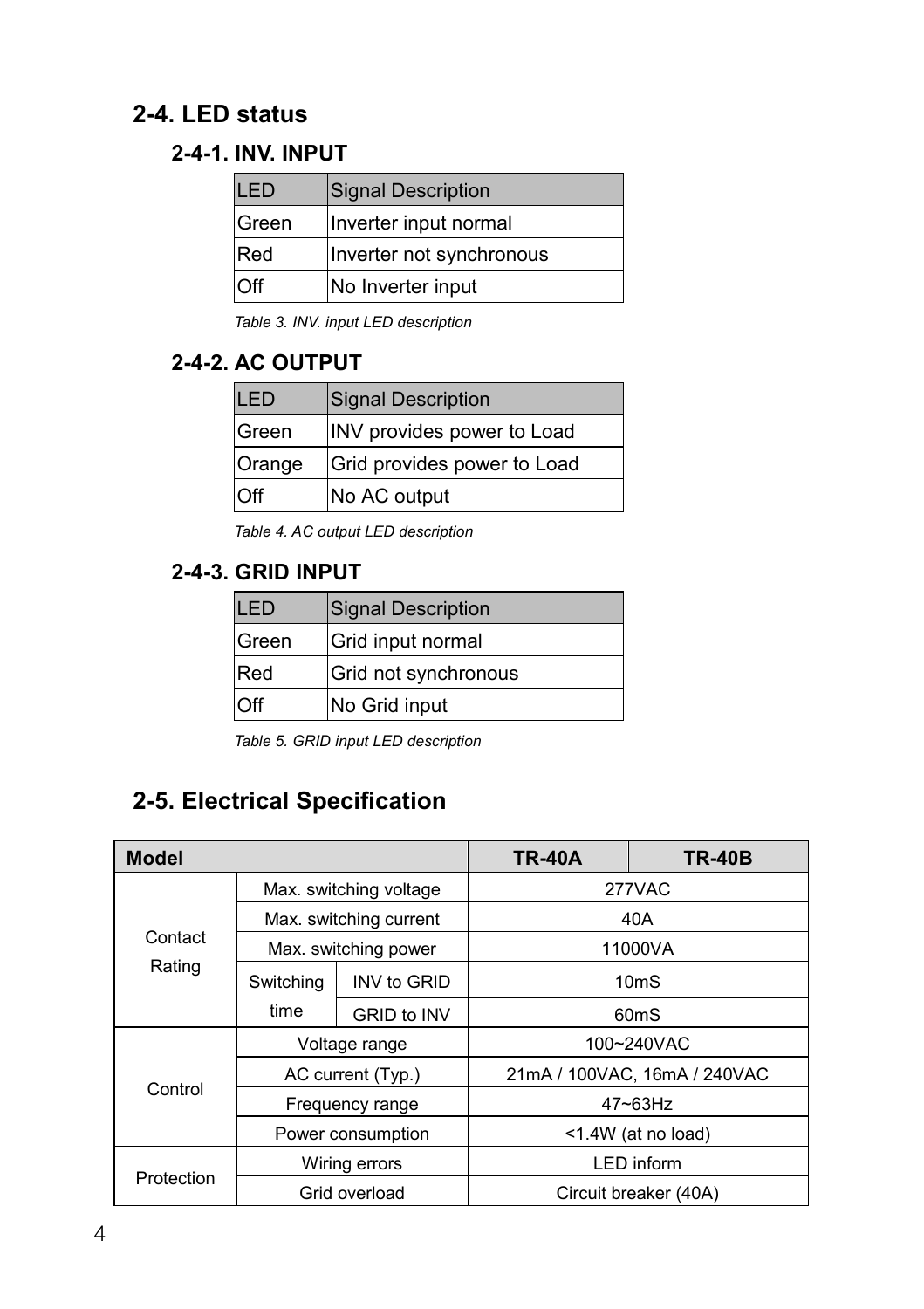| <b>Model</b>           |                                                     | <b>TR-40A</b>                       | <b>TR-40B</b>                            |  |
|------------------------|-----------------------------------------------------|-------------------------------------|------------------------------------------|--|
|                        | Working temp.                                       | -20℃~40℃                            |                                          |  |
|                        | Working humidity                                    | 20~85% RH non-condensing            |                                          |  |
| Environment            | Storage temp., humidity                             | -40℃~85℃, 20~85%                    |                                          |  |
|                        |                                                     |                                     | 10~500Hz, 2G 10min / 1 cycle, period for |  |
|                        | Vibration                                           | 60 min each along X, Y, Z axes      |                                          |  |
|                        | Safety standards                                    | Certified EN60947-1; EN60947-6-1    |                                          |  |
|                        | <b>EMI</b>                                          | Certified EN55022                   |                                          |  |
| Safety &<br><b>FMC</b> | Power harmonic & voltage<br>fluctuation and flicker | Certified EN61000-3-2, EN61000-3-3  |                                          |  |
|                        |                                                     |                                     | Certified EN55024.                       |  |
|                        | <b>EMS</b> immunity                                 | IEC61000-4-2, 3, 4, 5, 6, 8, 11     |                                          |  |
| <b>Others</b>          | Relay                                               | 2                                   | 4                                        |  |
|                        | Dimension (WxHxD)                                   | 220x71x194 mm / 8.66x2.80x7.64 inch |                                          |  |

*Table 6.TR-40 Electrical Specification*

## **2-6. Mechanical Drawings**

Unit: mm [inch]

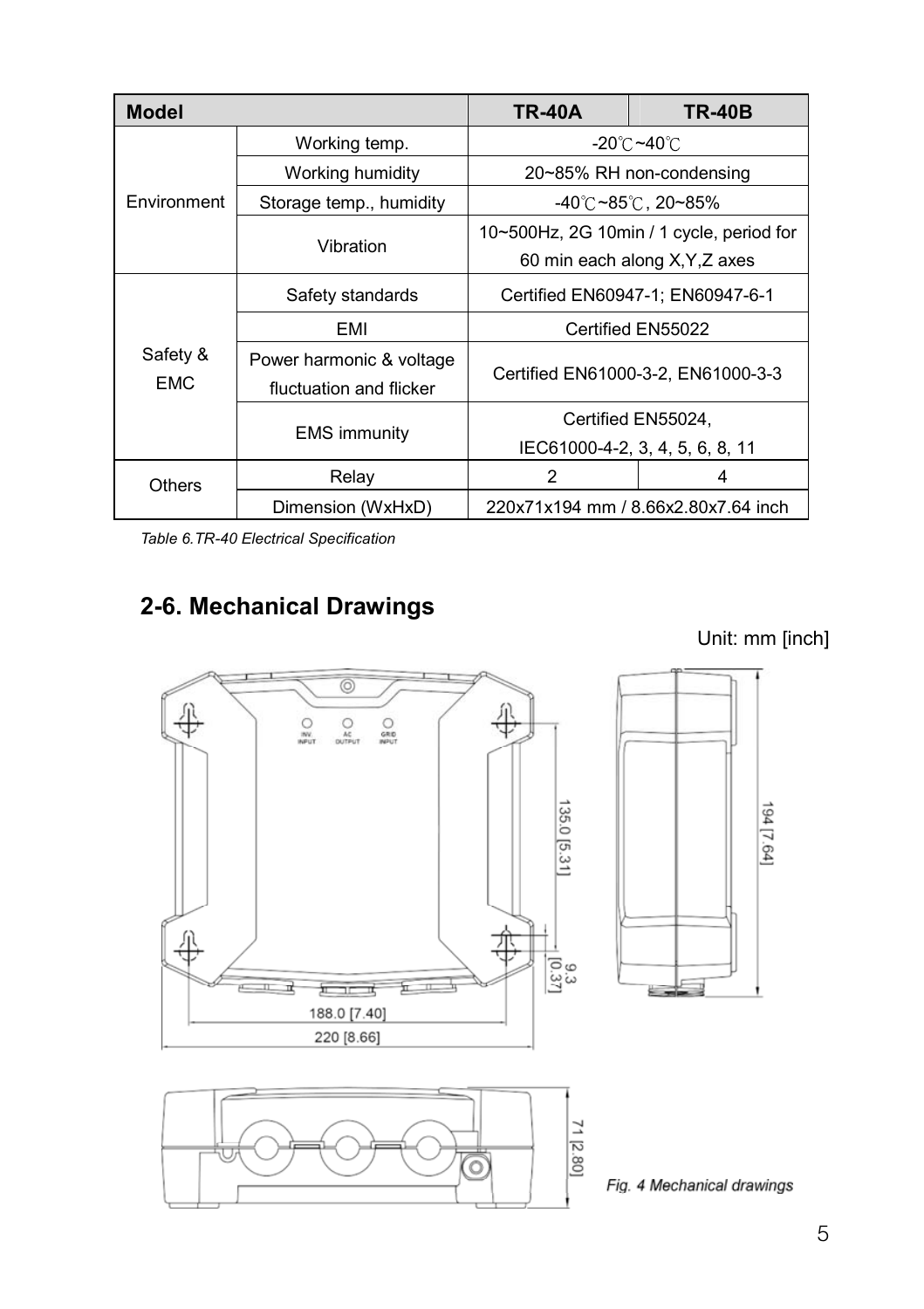#### **2-7. Standard Accessory**

TRC Cable, 1800mm x 1pcs Copper for N Terminal x 1pcs

# **3. Installation and Operation**



- **Note 1:** Please make sure the load power consumption is not over inverter output power.
- **Note 2:** Please make sure the inverter output settings (output voltage and frequency) should be the same as the Gird power.
	- **Step 1** Pease follow the installation drawing to connect the TR-40, inverter, load and Grid

A. Use screw driver to lose the screw on the cover and remove the cover

*Fig. 6*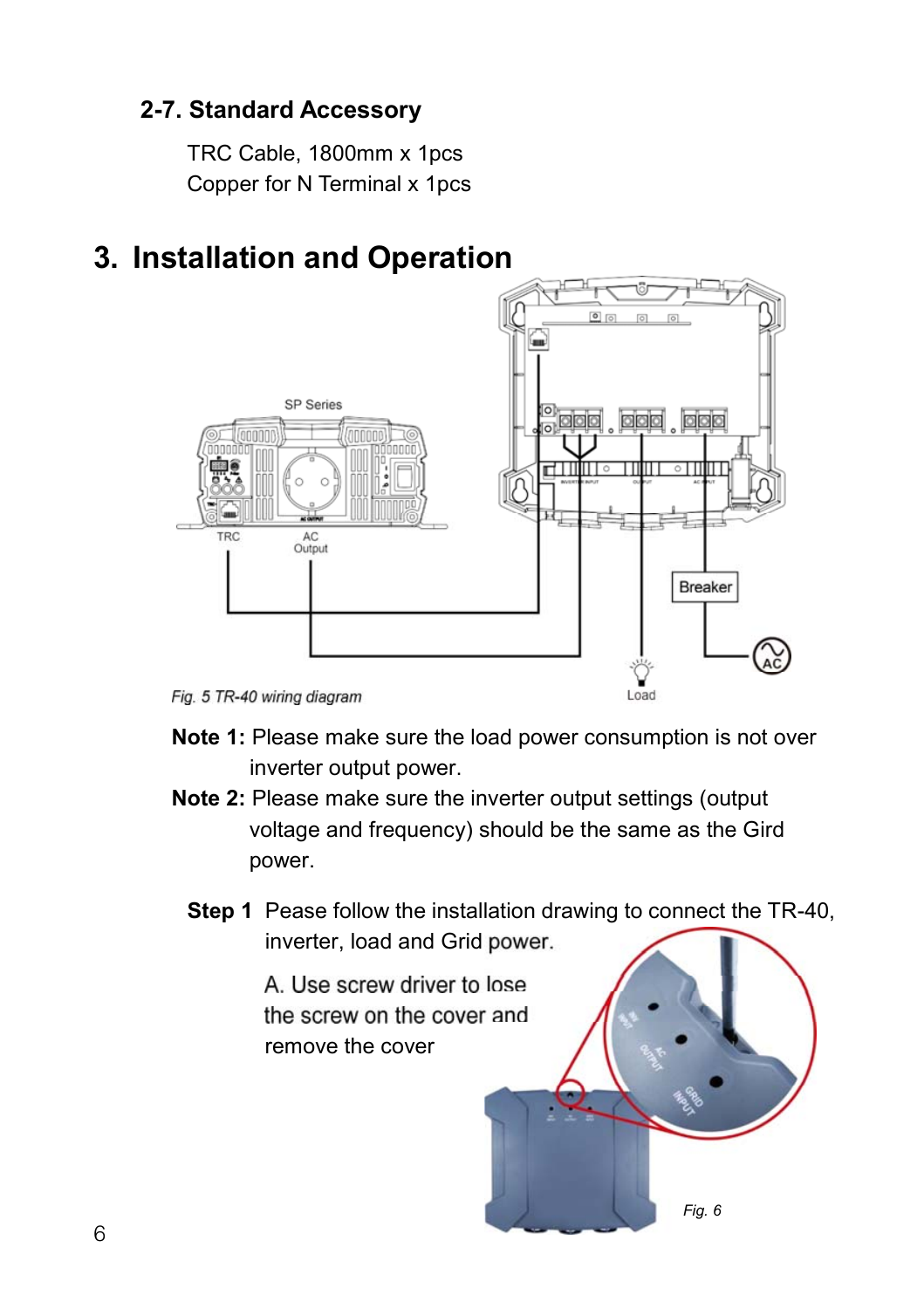



D. Fix the layering and the cable.



*Fig. 10*

E. Fix the cover and connect the cable to inverter, load and Grid power. (Please refer to Fig.1 wiring diagram)

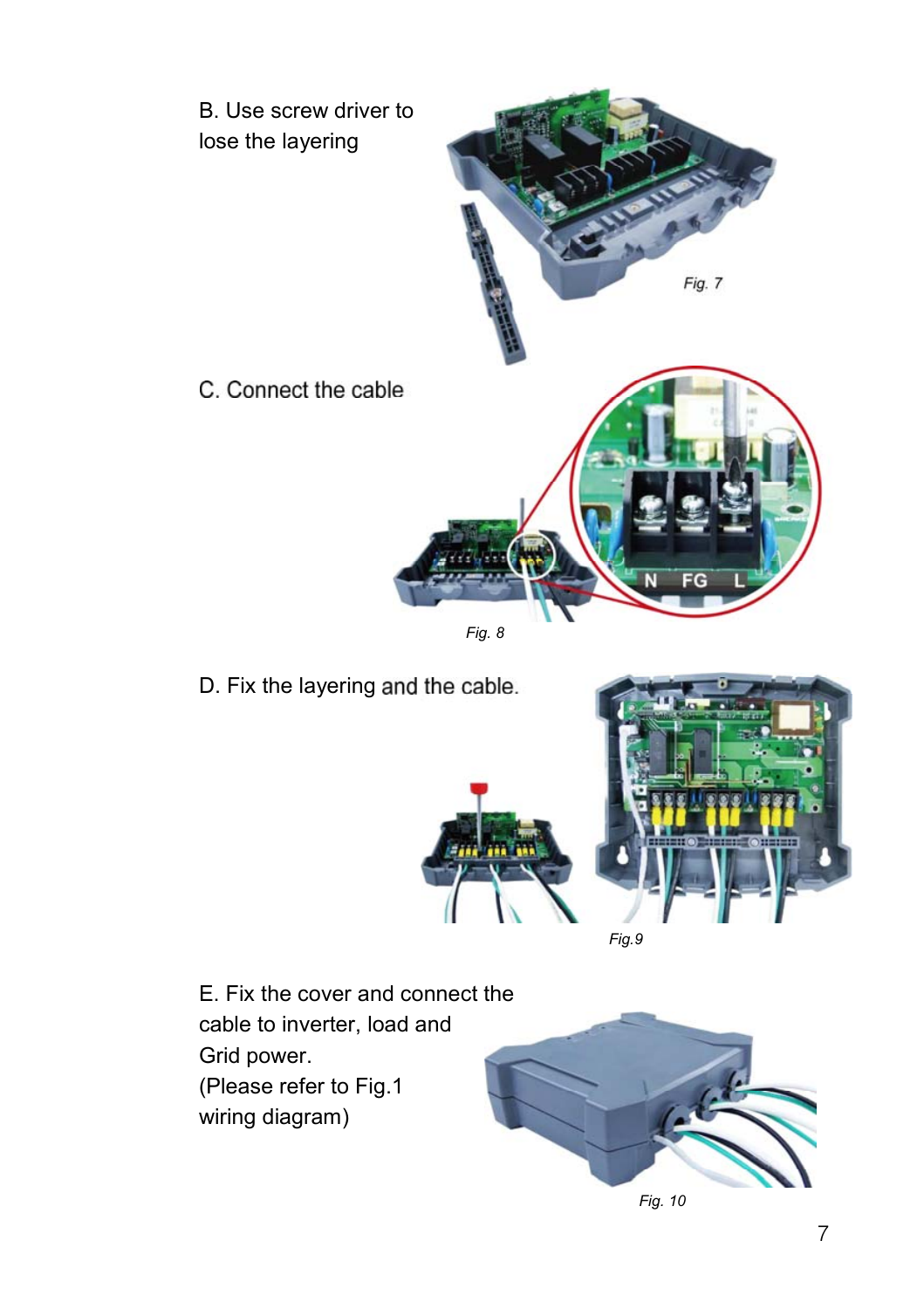- **Step 3** Turn on the inverter power to make sure the inverter is working normally and then turn off the inverter.
- **Step 4** Switch on the breaker to provide power to TR-40.
- **Step 5** Turn on the inverter. When power on the inverter, it will take 15 seconds for frequency and phase locking. After frequency and phase is locked, the internal relay will switch to "Grid input". The LED of "AC OUTPUT" will turn orange. Grid AC provides the energy to the load. The system works normal.



**Note!** In case AC OUTPUT do not switch, please follow the troubleshooting guide.



## **Warning!**

- 1. Before the wiring connection, it's important to make sure there is no power feed in and inverter must be switched off.
- 2. Wire diameter: user need to use / select the suitable cable gauge. Please contact the COTEK distributor for installation.
- 3. TR-40 max. output current is 40A and please use 40Ax1.25= 50A to select the cable.

Consider the two important factors to decide the cable size

- $\bullet$  NEC Table 310.15(B)(2)(A) Ambient Temperature Correction Factors Based on 30°C.
- NEC 310.15(B)(16) Allowable Ampacities of Insulated Conductors Rated Up to and Including 2000 Volts, 60 $\degree$ C Through 90°C. Not More Than Three Current-Carrying Conductors in Raceway, Cable, or Earth(Directly Buried), Based on Ambient Temperature of 30°C.

COTEK suggest user to select the AWG#6 for TR-40. In case the application do not need such high current, user can determine the cable based on the following table.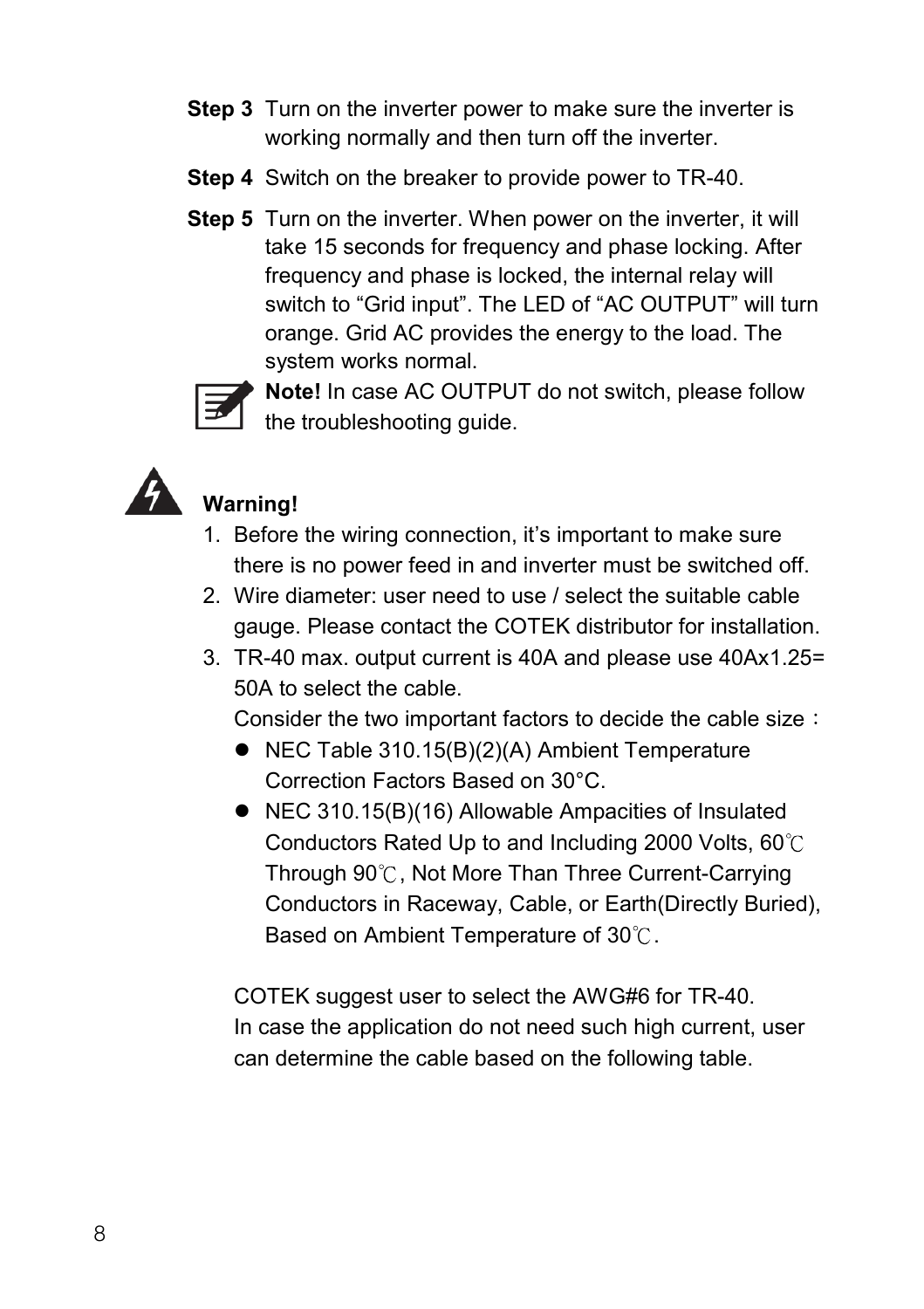| Ambient<br>Temperature | Temperature Rating of<br>Conductor |      |                | Ambient<br>Temperature |
|------------------------|------------------------------------|------|----------------|------------------------|
|                        |                                    |      |                |                        |
| (C)                    | $60^{\circ}$ C                     | 75℃  | $90^{\circ}$ C | $\rm (^\circ F)$       |
| 10 or less             | 1.29                               | 1.20 | 1.15           | 50 or less             |
| $11 - 15$              | 1.22                               | 1.15 | 1.12           | 51-59                  |
| 16-20                  | 1.15                               | 1.11 | 1.08           | 60-68                  |
| $21 - 25$              | 1.08                               | 1.05 | 1.04           | 69-77                  |
| 26-30                  | 1.00                               | 1.00 | 1.00           | 78-86                  |
| $31 - 35$              | 0.91                               | 0.94 | 0.96           | 87-95                  |
| 36-40                  | 0.82                               | 0.88 | 0.91           | 96-104                 |

*Table 7. NEC Table 310.15(B)(2)(A) Ambient Temperature Correction Factors Based on 30°C.*

|       | <b>Copper Temperature</b> |      |      |  |
|-------|---------------------------|------|------|--|
| A.W.G | 60°C                      | 75°C | 90°C |  |
|       | Current (A)               |      |      |  |
| 14    | 15                        | 20   | 25   |  |
| 12    | 20                        | 25   | 30   |  |
| 10    | 30                        | 35   | 40   |  |
| 8     | 40                        | 50   | 55   |  |
| հ     | 55                        | 65   | 75   |  |

*Table 8. NEC 310.15(B)(16) Allowable Ampacities of Insulated Conductors Rated Up to and Including 2000 Volts, 60 Through 90 , Not More Than Three Current-Carrying Conductors in Raceway, Cable, or Earth(Directly Buried), Based on Ambient Temperature of 30 .*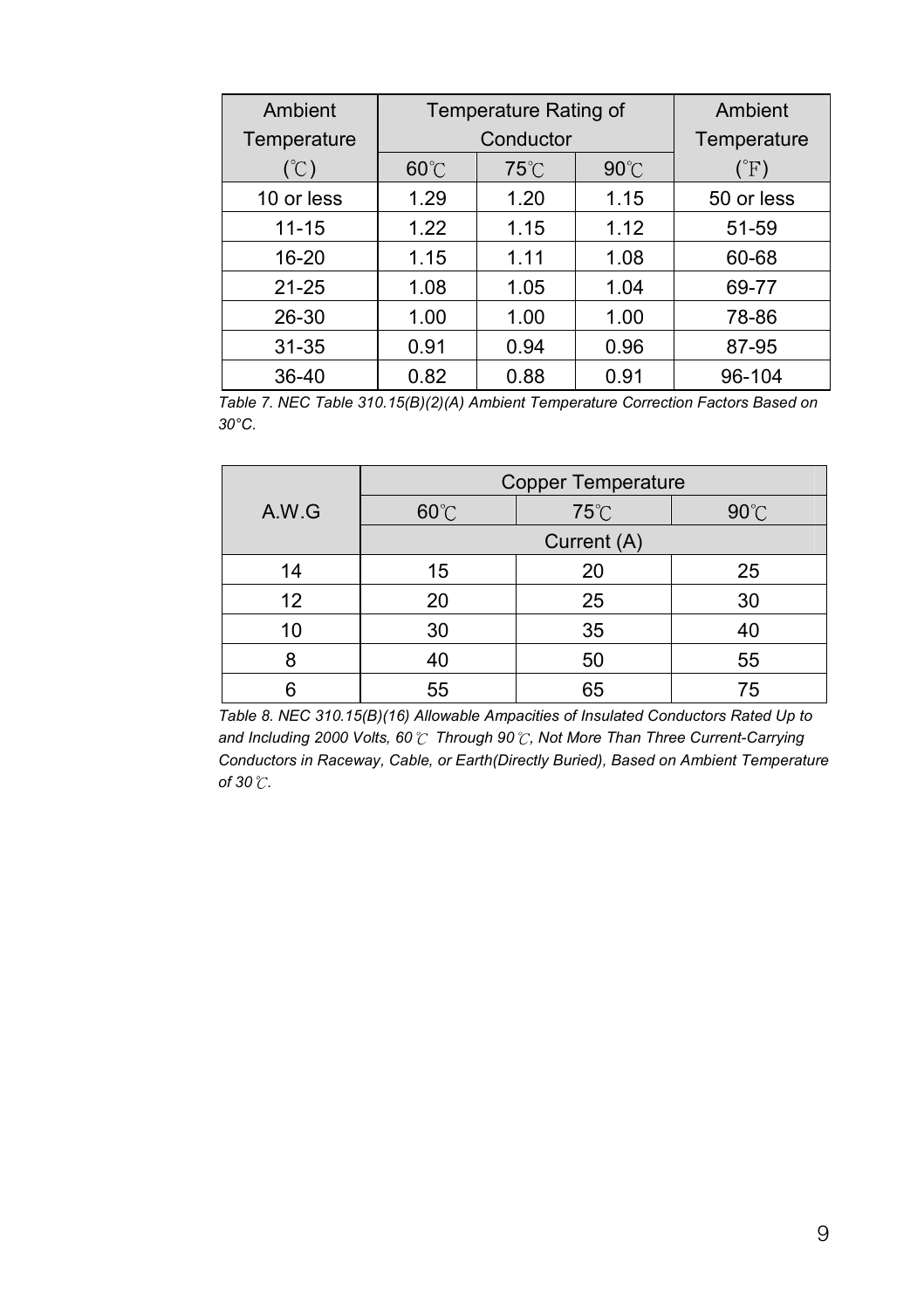# **4. Troubleshooting**

| <b>LED Status</b>               | <b>Signal Description</b> | Suggestion actions                                                                                                     |
|---------------------------------|---------------------------|------------------------------------------------------------------------------------------------------------------------|
| Grid Input LED Red<br>twinkling | Grid not synchronous      | Please wait and check the Grid input                                                                                   |
| Grid Input LED Off              | No Grid input             | Please power off the system<br>(TR-40+Inverter) and make sure the Grid<br>input cable are connected correctly          |
| INV input LED Red               | Inverter not synchronous  | Please power off the system<br>(TR-40+Inverter) and make sure the<br>Inverter Input cable are connected correctly      |
| INV input LED Off               | No Inverter input         | Check the inverter status – On / Off<br>Check the cable between inverter and<br>TR-40                                  |
| AC output LED off               | No AC output              | Check the Grid input cable and grid status<br>Check the inverter input cable and inverter<br>status (on / off / alarm) |

*Table 9. Troubleshooting guide*

# **5. Warranty**

We guarantee this product against defects in materials and workmanship for a period of 24 months from the date of purchase. In case you need to repair or replace any defective power inverters, please contact COTEK local distributor.

This warranty will be considered void if the unit has been misused, altered, or accidentally damaged. COTEK is not liable for anything that occurs as a result of the user's fault.